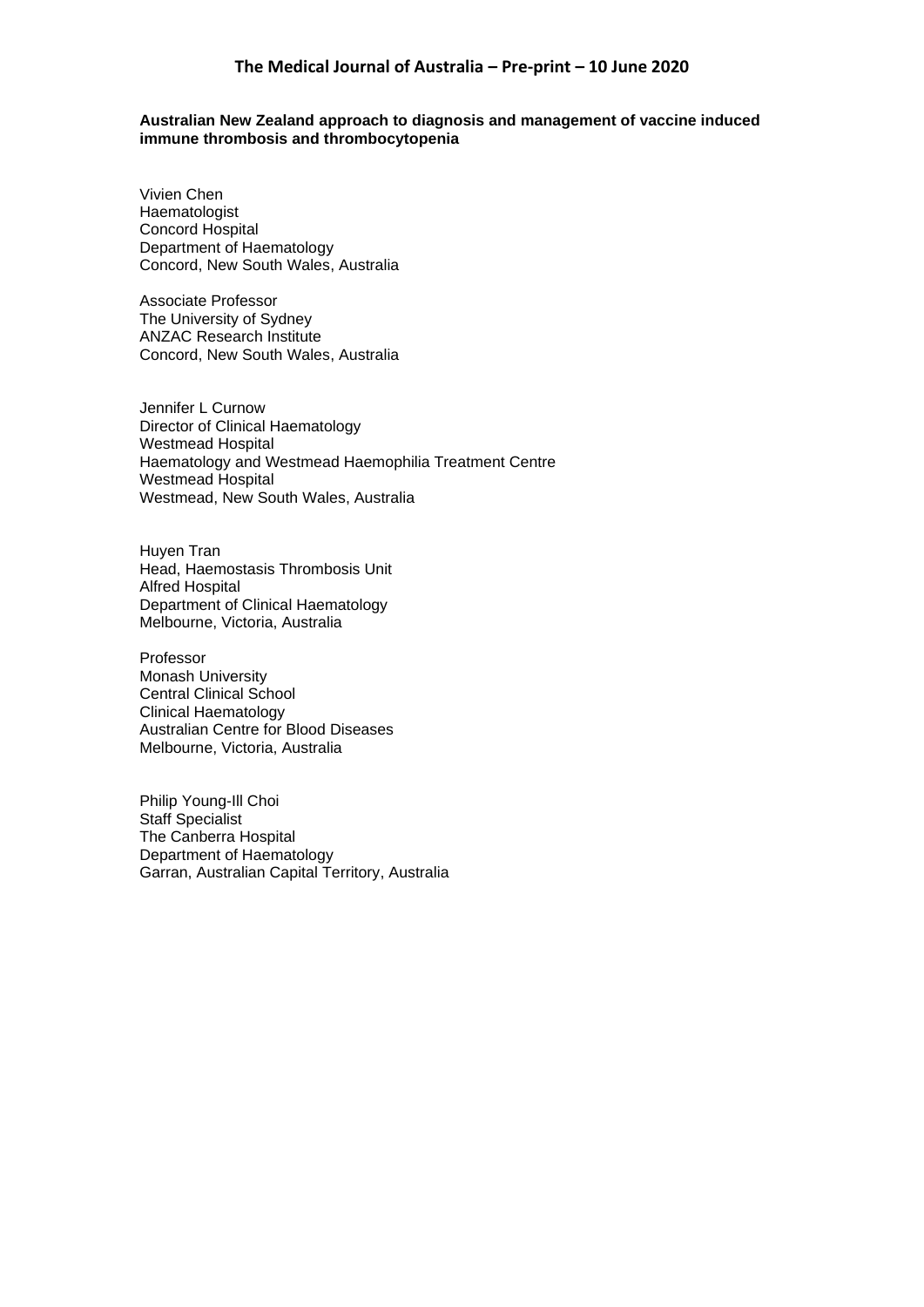Competing interests: No relevant disclosures

This guidance document has been produced with ongoing critical review and support from the entire THANZ VITT Advisory Group:'

Vivien Chen (Concord Hospital, Sydney) Huyen Tran (Alfred Hospital, Melbourne) Philip Choi (The Canberra Hospital, ACT) Jennifer Curnow (Westmead Hospital, Sydney) Sanjeev Chunilal (Monash Medical Centre, Melbourne) Christopher Ward (Royal North Shore Hospital, Sydney) Freda Passam (Royal Prince Alfred Hospital, Sydney) Timothy Brighton (Prince of Wales Hospital, Sydney) Beng Chong (St George Hospital, Sydney) Robert Bird, (Princess Alexandra Hospital, Brisbane) Anoop Enjeti (John Hunter Hospital, Newcastle) Leonardo Pasalic (ICPMR, Sydney) Emmanuel Favaloro (ICPMR, Sydney) Chee Wee Tan (Royal Adelaide Hospital, Adelaide) Ross Baker (Perth Blood Institute, Murdoch University, WA) Simon McCrae (Launceston Hospital, Tasmania) Ibrahim Tohidi-Esfahani (ANZAC Research Institute. Sydney) Elizabeth Gardiner (Australian National University, Canberra) Joanne Joseph (St Vincent's hospital, Sydney) Danny Hsu (Liverpool hospital, Sydney) Laura Young (Auckland City Hospital, NZ) Claire McClintock (Auckland City Hospital, NZ) Eileen Merriman (Waitemata, NZ)

HSANZ contributers: Steven Lane Leanne Berkhan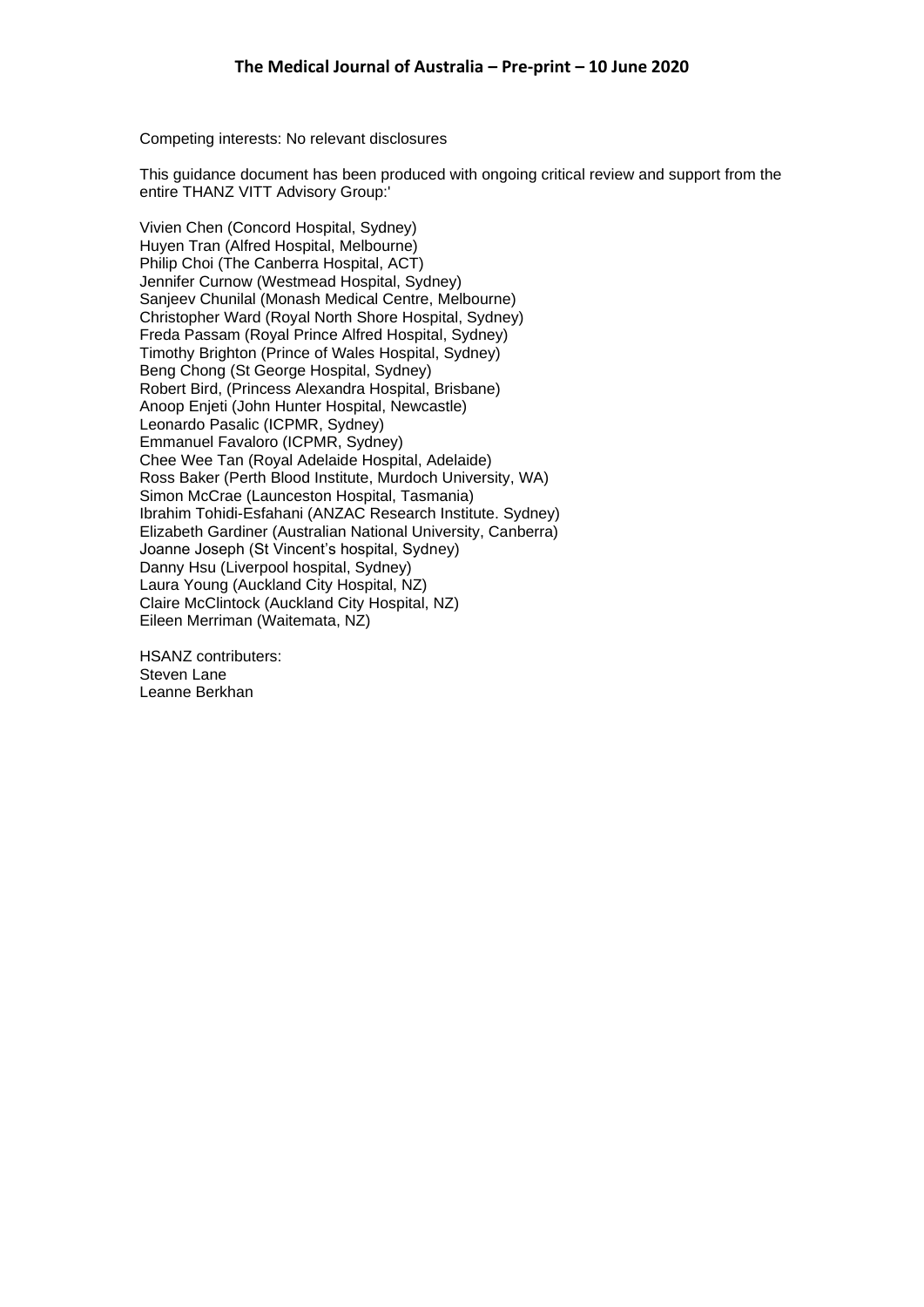#### **Introductory line:**

VITT is a potential complication of ChAdOx1-nCov-19 vaccination. Early recognition is key to improved outcomes.

### **Abstract:**

Vaccinations against coronavirus 2019 with ChAdOx1 nCov-19 are a key component of the Australian government response to the pandemic. However, a syndrome of thrombocytopenia and potentially severe thrombosis has been described in a small proportion of patients receiving this vaccine. We present the current recommendations from the Thrombosis and Haemostasis Society of Australia and New Zealand (THANZ) on the diagnosis and management of this novel complication of COVID-19 vaccination.

# **Background**

A syndrome of thrombosis and thrombocytopenia has been described in a small proportion of patients vaccinated against severe acute respiratory distress syndrome coronavirus 2 (SARSCoV2). The thrombosis can be severe and on occasion, fatal. The syndrome has been described in patients receiving adenovirus vector ChAdOx1 nCov-19 (AstraZeneca) or Ad26.COV2.S (Johnson & Johnson/Janssen) encoding SARSCoV2 Spike protein(1-4).

Reporting rates of this syndrome currently vary. A Norwegian case series identified five patients from a population of 132,686 receiving ChAdOx1 nCov-19; Medicines & Healthcare Products Regulatory Agency (MHRA) received 209 reports after 22 million first doses of ChAdOx1 nCoV-19 (2, 4, 5) and at time of writing, 24 cases have been confirmed in Australia with 2.1 million ChAdOx1 nCov-19 vaccines given.

This novel thrombosis syndrome is known by several names: vaccine-induced immune thrombotic thrombocytopenia (VITT); vaccine-induced prothrombotic immune thrombocytopenia (VIPIT); and thrombosis with thrombocytopenia syndrome (TTS). For consistency with the prevailing literature, we refer to this syndrome as VITT.

Antibodies against platelet factor 4 (PF4) or PF4/polyanion complexes have been identified in this syndrome. Serum/plasma from these patients directly and strongly activates platelets ("functional assays"). An immunological basis for this syndrome is further supported by the ability of both pooled human immunoglobulins (IVIg) and a monoclonal antibody called "IV.3" which blocks the immune complex receptors on platelets (Fc $\gamma$ RIIa), to abrogate platelet activation(1, 3).

The syndrome is analogous to, but distinct from another thrombotic thrombocytopenic syndrome – "spontaneous" or "autoimmune" heparin induced thrombocytopenia (HIT). Similar to autoimmune HIT, in VITT the serological activation of platelets is abolished with high concentrations of heparin and enhanced by PF4(6). In contrast to HIT, VITT cases are not associated with antecedent exposure to heparin and a heparin independent hyperactive platelet response is seen in *in vitro* assays. VITT is a distinct syndrome from HIT and standard HIT diagnostic pathways are NOT appropriate for the diagnostic work-up.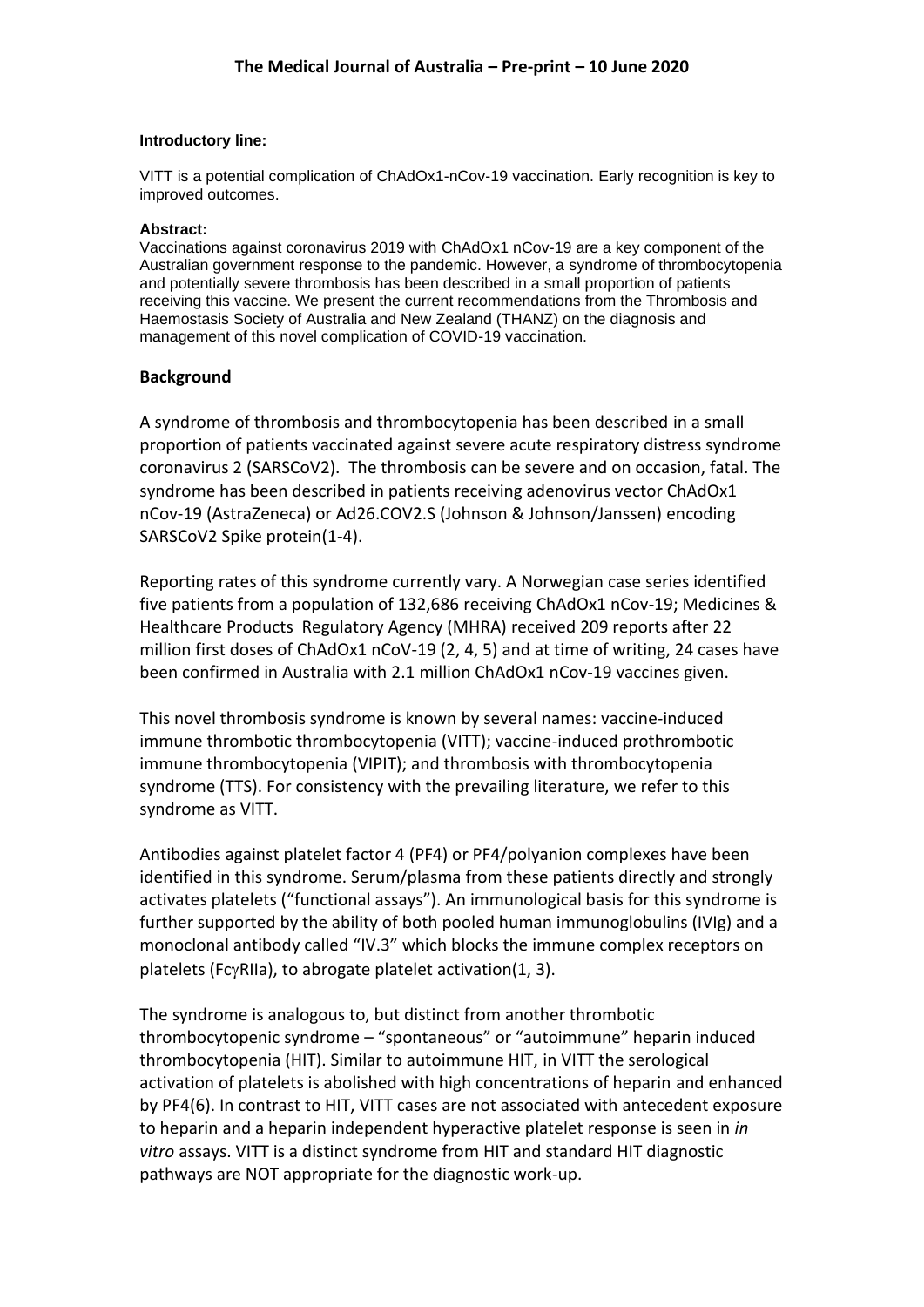Thrombosis driven by classical factors of Virchow's triad is not uncommonly coincidental to vaccination. VITT is rare, however it requires an alternate, immediately instituted management pathway. Understanding of this syndrome is rapidly evolving and currently only observation studies are available to formulate expert consensus guidance (evidence grading: low). Against this background, we present our current strategy for the Australian context.

# **Methodology:**

Australia and New Zealand experts in thromboembolic disorders and/or laboratory haemostasis drafted an approach to VITT investigation and management appropriate for the Australian context in March 2021. All publications and pre-publications on VITT, information from regulatory authorities and available guidance from international societies were reviewed and discussed in a series of online meetings, revisions made via email and consensus published in a living online document on April 1, 2021. Additional published evidence continues to be curated and circulated prior to a weekly update meeting in which clinical and laboratory data of all confirmed Australasian VITT cases are reviewed. Updates are uploaded after consensus. <https://www.thanz.org.au/documents/item/591>

# **When to suspect VITT**

Patients who present with symptom onset suggestive of thrombosis or thrombocytopenia 4 to 30 days following vaccination with ChAdOx1 nCov-19 or Ad26.COV2.S merit urgent clinical assessment to exclude this syndrome. While cases of well controlled thrombosis have been encountered, the tempo of disease can be catastrophic within hours and we strongly advise careful clinical review of persistent symptoms with repeat screening blood tests in patients with high index of suspicion. Thrombosis in the cerebral venous sinus system (CVST); splanchnic circulation (portal, mesenteric, hepatic), deep vein, pulmonary and arterial circulation have all occurred.

While early reports demonstrated an over-representation with females (80%) aged between 22–54 years (1, 2), the Australian experience does not demonstrate a strong gender bias and vigilance irrespective of age and gender is strongly recommended.

# **How to investigate for VITT?**

THANZ criteria for VITT diagnosis is summarised in Box 1, the diagnostic algorithm in Figure 1.

In patients presenting with symptoms suggestive of either thrombosis or thrombocytopenia within 4-28 days of COVID-19 vaccination, appropriate investigations should always be initiated based on the severity of presenting symptoms after clinical assessment. Neurological symptoms of CVST can include visual changes, seizures, focal neurological deficits, and symptoms of encephalopathy. Symptoms of splanchnic thrombosis may be subtle. It may be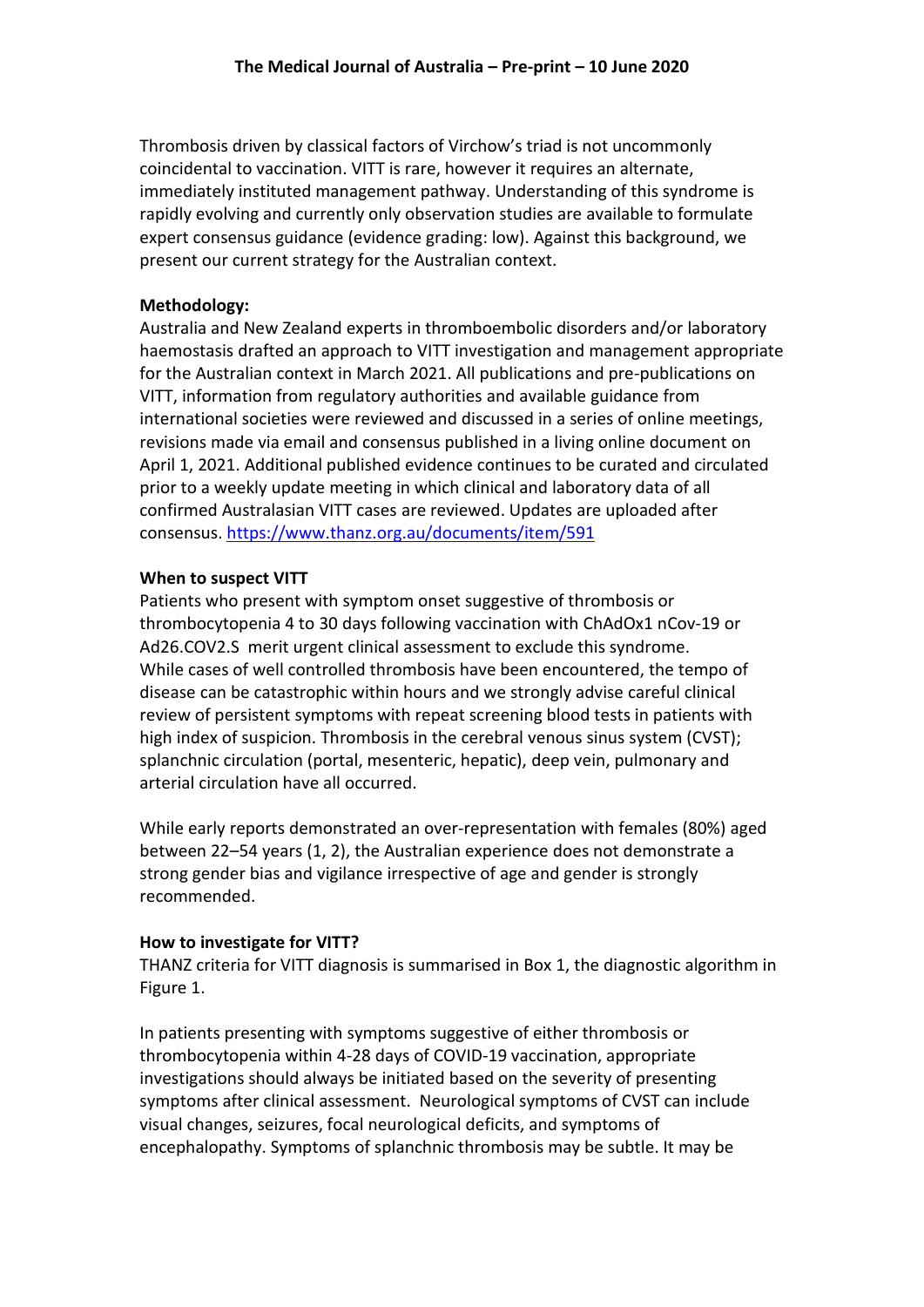necessary to transfer urgently to a facility where laboratory investigations and appropriate radiology are readily available.

While the suspicion of VITT is being explored:

- avoid platelet transfusions,
- do not begin heparin-based anticoagulation.

Investigation for VITT in Australia will occur in two stages – Screen and Confirm.

# *Screen*

Blood samples marked "urgent" to assess the full blood count, D-dimer, and fibrinogen levels.

VITT is *suspected* in patients who present in the appropriate timeframe from ChAdOx1 nCov-19 vaccination with symptoms of thrombosis if (1) the platelet count is <150x10<sup>9</sup>/L AND either (2) D-dimers are elevated (5x upper limit of normal; ULN) OR (3) fibrinogen is reduced. Further serum and plasma samples must be taken (at least 4x citrate tubes and 4 serum clot tubes), specialist haemostasis haematologist consultation obtained, and radiology performed and reported urgently to investigate for relevant organ-specific thrombosis (for example CT brain +/- venogram for CVST, abdominal CT for splanchnic vein thrombosis).

- If thrombosis is found, VITT is *probable*, and treatment urgently initiated with non-heparin anticoagulation and intravenous immunoglobulin (IVIg) (7).
- If no thrombosis is found, VITT remains *possible*.
- VITT is *less likely* if the platelet count is >150x109/L, but D-dimers are elevated or fibrinogen is reduced.
- VITT is *much less likely* if the platelet count is stable and >150x109/L, Ddimers are not elevated AND fibrinogen is normal. Patients can be treated as non-VITT thrombosis.

It is important to recognise that not all thrombocytopenia following vaccination is VITT. Secondary immune thrombocytopenia (ITP) from immunisation has been seen with BNT162b2 (Pfizer-BioNTech), mRNA-1273 (Moderna) vaccines and ChAdOx1 nCov-19 (AstraZeneca). An alternative diagnosis of ITP should always be considered in patients with thrombocytopenia, with or without raised D-dimers and normal fibrinogen, without evidence of thrombosis. ITP may manifest a bleeding phenotype and patients are managed with usual first-line therapies including corticosteroids and IVIg.(8)

Likewise, the majority of DVT/PE post vaccination are statistically unlikely to be VITT. Once VITT is excluded, these patients can be treated as per standard DVT/PE.

# *Confirm*

Patients with thrombosis (*probable VITT*) or no thrombosis (*possible VITT*) or thrombosis with D-Dimer > 5xULN should be further investigated for:

• presence of PF4 or PF4/polyanion antibodies using an ELISA platform,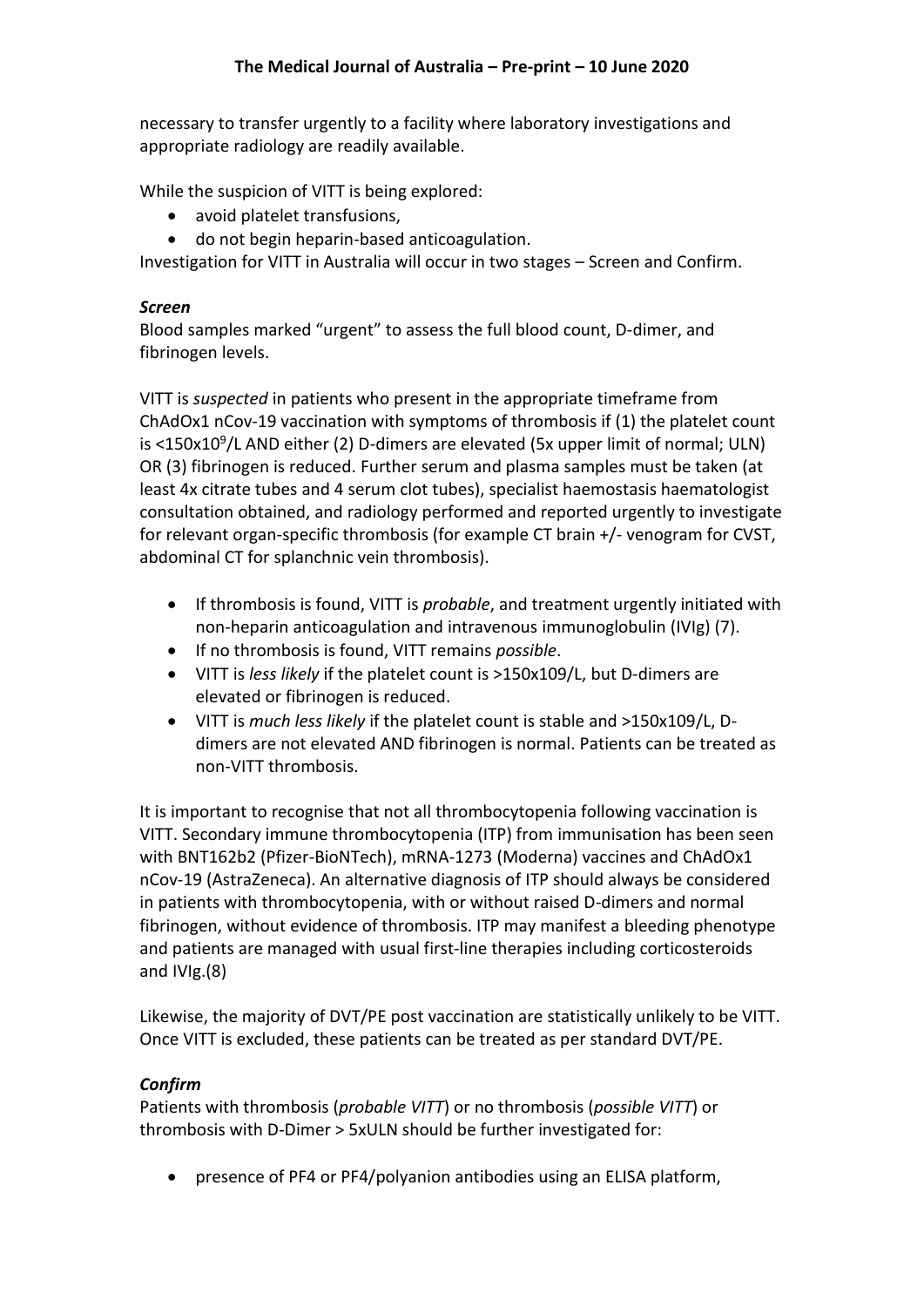• the ability for serum/plasma to activate platelets *in vitro*. Platelet activating antibodies on functional testing are considered pathological, and requisite for confirming the diagnosis of VITT.

Antigen-based "VITT" immune assay: Antibodies against PF4 or PF4/polyanion complexes using ELISA methods are present in the majority of VITT. Other platforms used for HIT antibody detection such as HemosIL® AcuStar, Stago STiC Expert®, and particle gel immunoassays (PaGIA) do not reliably detect VITT antibodies and are not appropriate for use in this setting.

Functional antibody testing: *in vitro* assessment of platelet activating antibodies are available in centralised laboratories (serotonin release assay, flow cytometry procoagulant assay and whole blood aggregation assays). They should be performed in all "probable" or "possible" VITT or in "less likely" cases with a positive ELISA to confirm the diagnosis (See Box 2 for case vignettes).

Currently, there is a co-ordinated national effort to ensure timely investigation. Complete the specific request form in the following link, contact the nearest local haemostasis expert, and send samples to the appropriate listed location. <https://www.thanz.org.au/documents/item/579> .

# **How do I treat suspected VITT?**

Suspected VITT will require treatment before results of PF4/polyanion ELISA testing are available. Specialist consultation with a haemostasis haematologist is recommended.

# *Probable VITT(7)*

- We recommend *probable* VITT (suspected WITH thrombosis) to be treated with non-heparin anticoagulation.
- IVIg (1-2g/kg a day for two consecutive days) is recommended upfront or high dose steroids if IVIg is unavailable. This is particularly important in cases at high risk from deterioration (including presentation platelets <  $30 \times 10^9$ /L, fibrinogen <1.5g/L, severe thrombosis). The haematologist may consider the addition of high dose methylprednisone and/or plasma exchange in the appropriate context (for example, progressive thrombosis or rapid deterioration).
- Anticoagulant treatment options are as per local therapeutic practice for HIT: bivalirudin, argatroban, danaparoid, fondaparinux, rivaroxaban, apixaban, dabigatran, and (after initial treatment with another agent) warfarin.
- Avoid platelet transfusion.
- Hospitalisation is considered safest until there is a reduction of *in vivo* platelet activation and thrombin generation (normalised platelet count, falling D-dimers, normal fibrinogen). We currently suggest retesting for presence of VITT antibody in confirmed cases at 6 weeks, 3 months and 6 months, and prior to cessation of anticoagulation.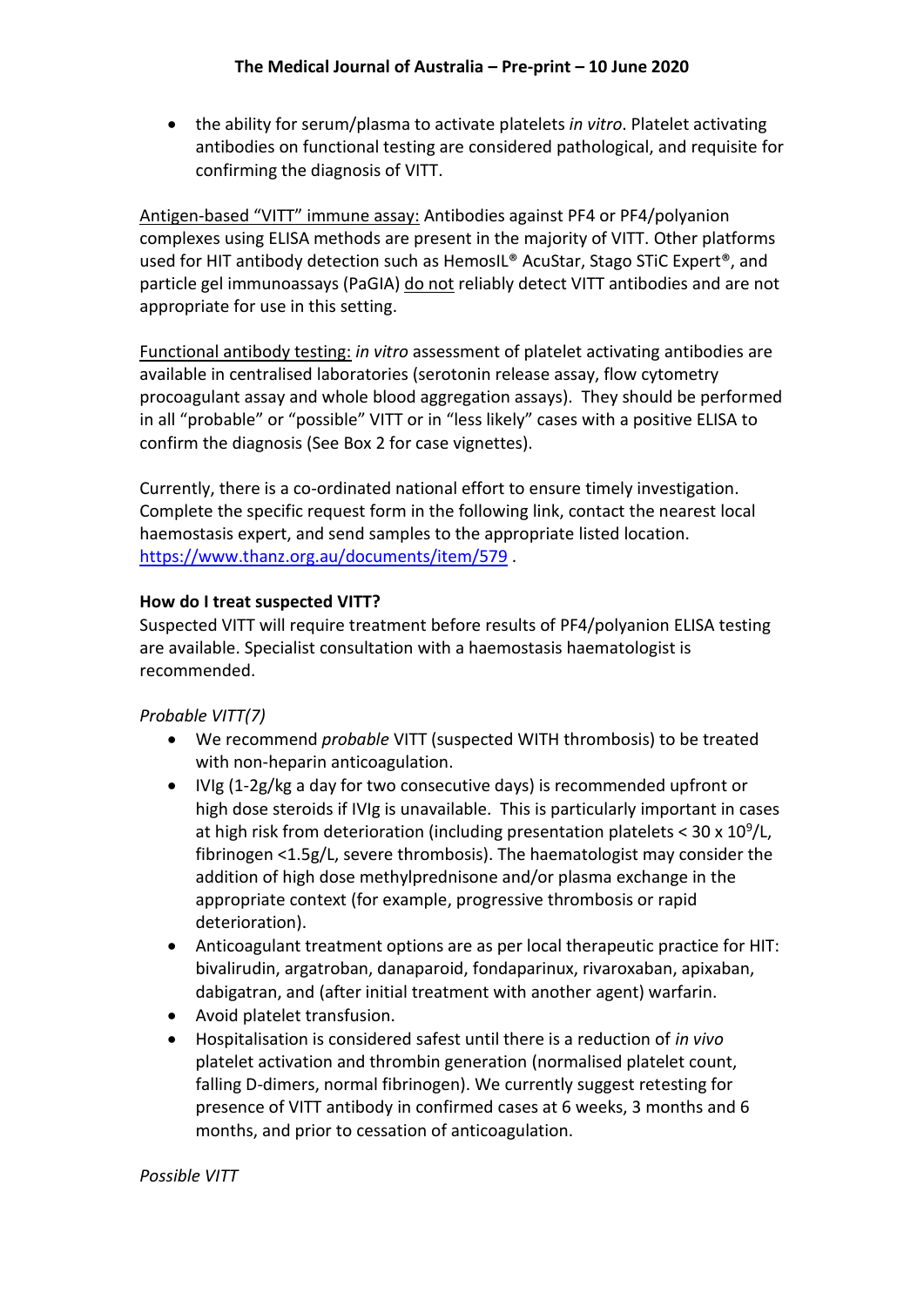- We recommend *possible* VITT (suspected WITHOUT thrombosis) be monitored closely with repeat FBC, D-dimer, fibrinogen approximately every three days.
- Anticoagulation with a non-heparin anticoagulant should be considered particularly with very high D-dimers and a positive immunoassay. We currently recommend consideration of fondaparinux or DOAC at prophylactic dosing until normalised platelet count, falling D-dimers, normal fibrinogen. IVIg may be considered if there are any signs to suggest progression (9). Anticoagulation duration should be time limited or until HIT ELISA and functional testing is negative.

We recommend against second dose ChAdOx1 nCov-19 in patients with confirmed or strongly suspected VITT (10, 11).

# **Conclusions**

ChAdOx1 nCov-19 is a key component of the Australian government vaccination strategy against the coronavirus 2019 pandemic. We present our current perspectives on this novel complication of ChAdOx1 nCov-19 (Box 3).

Diagnostic algorithms and treatment strategies for VITT are available and continue to be refined as local experience increases. We provide a link to the THANZ and HSANZ endorsed THANZ living guidance document and refer the reader to online resources as referenced in the text. https://www.thanz.org.au/documents/item/591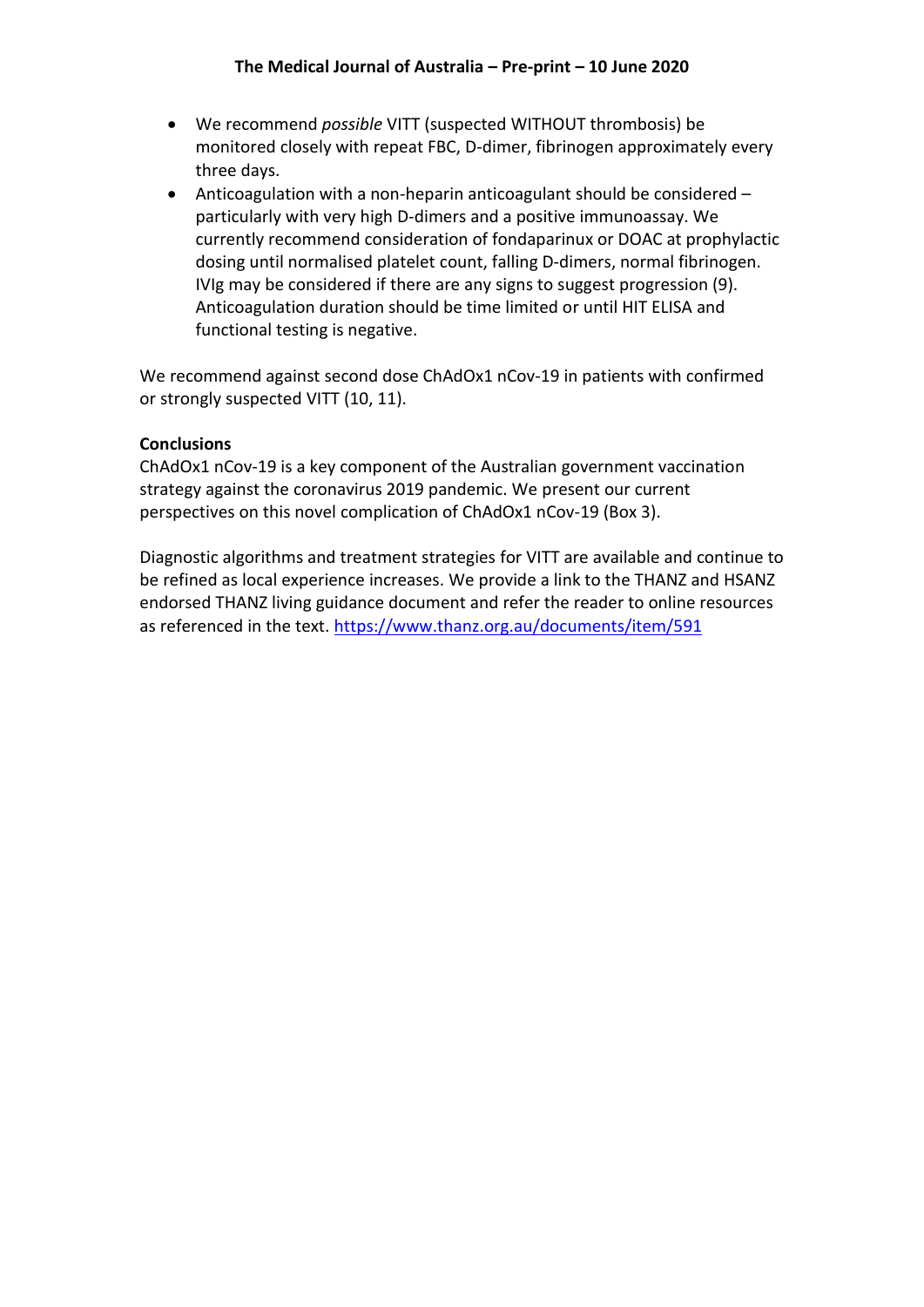# **References:**

1. Greinacher A, Thiele T, Warkentin TE, Weisser K, Kyrle PA, Eichinger S. Thrombotic Thrombocytopenia after ChAdOx1 nCov-19 Vaccination. N Engl J Med. 2021. 10.1056/NEJMoa2104840

2. Schultz NH, Sorvoll IH, Michelsen AE, Munthe LA, Lund-Johansen F, Ahlen MT, et al. Thrombosis and Thrombocytopenia after ChAdOx1 nCoV-19 Vaccination. N Engl J Med. 2021. 10.1056/NEJMoa2104882

3. Scully M, Singh D, Lown R, Poles A, Solomon T, Levi M, et al. Pathologic Antibodies to Platelet Factor 4 after ChAdOx1 nCoV-19 Vaccination. N Engl J Med. 2021. 10.1056/NEJMoa2105385

4. Muir KL, Kallam A, Koepsell SA, Gundabolu K. Thrombotic Thrombocytopenia after Ad26.COV2.S Vaccination. N Engl J Med. 2021. 10.1056/NEJMc2105869

5. Medicines and Healthcare products Regulatory Agency, Department of Health and Social Care, London, United Kingdom. Coronavirus Vaccine - weekly summary of Yellow Card reporting, updated 28 April 2021,

[https://www.gov.uk/government/publications/coronavirus-covid-19-vaccine-adverse](https://www.gov.uk/government/publications/coronavirus-covid-19-vaccine-adverse-reactions/coronavirus-vaccine-summary-of-yellow-card-reporting)[reactions/coronavirus-vaccine-summary-of-yellow-card-reporting](https://www.gov.uk/government/publications/coronavirus-covid-19-vaccine-adverse-reactions/coronavirus-vaccine-summary-of-yellow-card-reporting) (viewed 5 May 2021)

6. Greinacher A, Selleng K, Warkentin TE. Autoimmune heparin-induced thrombocytopenia. J Thromb Haemost. 2017;15(11):2099-114.

7. Nazy I, Sachs UJ, Arnold DM, McKenzie SE, Choi P, Althaus K, et al. Recommendations for the clinical and laboratory diagnosis of vaccine‐induced immune thrombotic thrombocytopenia (VITT) for SARS‐CoV‐2 infections: Communication from the ISTH SSC Subcommittee on Platelet Immunology. Journal of Thrombosis and Haemostasis. doi:10.1111/jth.15341

8. Lee EJ, Cines DB, Gernsheimer T, Kessler C, Michel M, Tarantino MD, et al. Thrombocytopenia following Pfizer and Moderna SARS-CoV-2 vaccination. Am J Hematol. 2021;96(5):534-7.

9. Thaler J, Ay C, Gleixner KV, Hauswirth AW, Cacioppo F, Grafeneder J, et al. Successful treatment of vaccine-induced prothrombotic immune thrombocytopenia (VIPIT). J Thromb Haemost. 2021 Apr 20. doi: 10.1111/jth.15346.

10. Thrombosis and Haemostasis society of Australia and New Zealand Vaccine Thrombocytopenia Working Group. Suspected Vaccine Induced Prothrombotic Immune Thrombocytopenia (VIPIT)/Vaccine induced immune thrombotic thrombocytopenia VITT): THANZ Advisory Statement for Haematologists, updated 24 April 2021,

https://www.thanz.org.au/documents/item/591 (viewed 5 May 2021)

11. Joint statement from ATAGI and THANZ on Thrombosis with Thrombocytopenia Syndrome (TTS) and the use of COVID-19 Vaccine AstraZeneca, May 23. 2021.

[https://www.health.gov.au/news/joint-statement-from-atagi-and-thanz-on-thrombosis](https://www.health.gov.au/news/joint-statement-from-atagi-and-thanz-on-thrombosis-with-thrombocytopenia-syndrome-tts-and-the-use-of-covid-19-vaccine-astrazeneca)[with-thrombocytopenia-syndrome-tts-and-the-use-of-covid-19-vaccine-astrazeneca.](https://www.health.gov.au/news/joint-statement-from-atagi-and-thanz-on-thrombosis-with-thrombocytopenia-syndrome-tts-and-the-use-of-covid-19-vaccine-astrazeneca) Viewed May 30, 2021.

12. Hocking J, Chiunilal S, Chen VM, et al. First-known-chadox1-ncov-19-vaccineinduced-thrombotic-thrombocytopenia-australia. MJA 2021. https://www.mja.com.au/journal/2021/Preprint May 7th 2021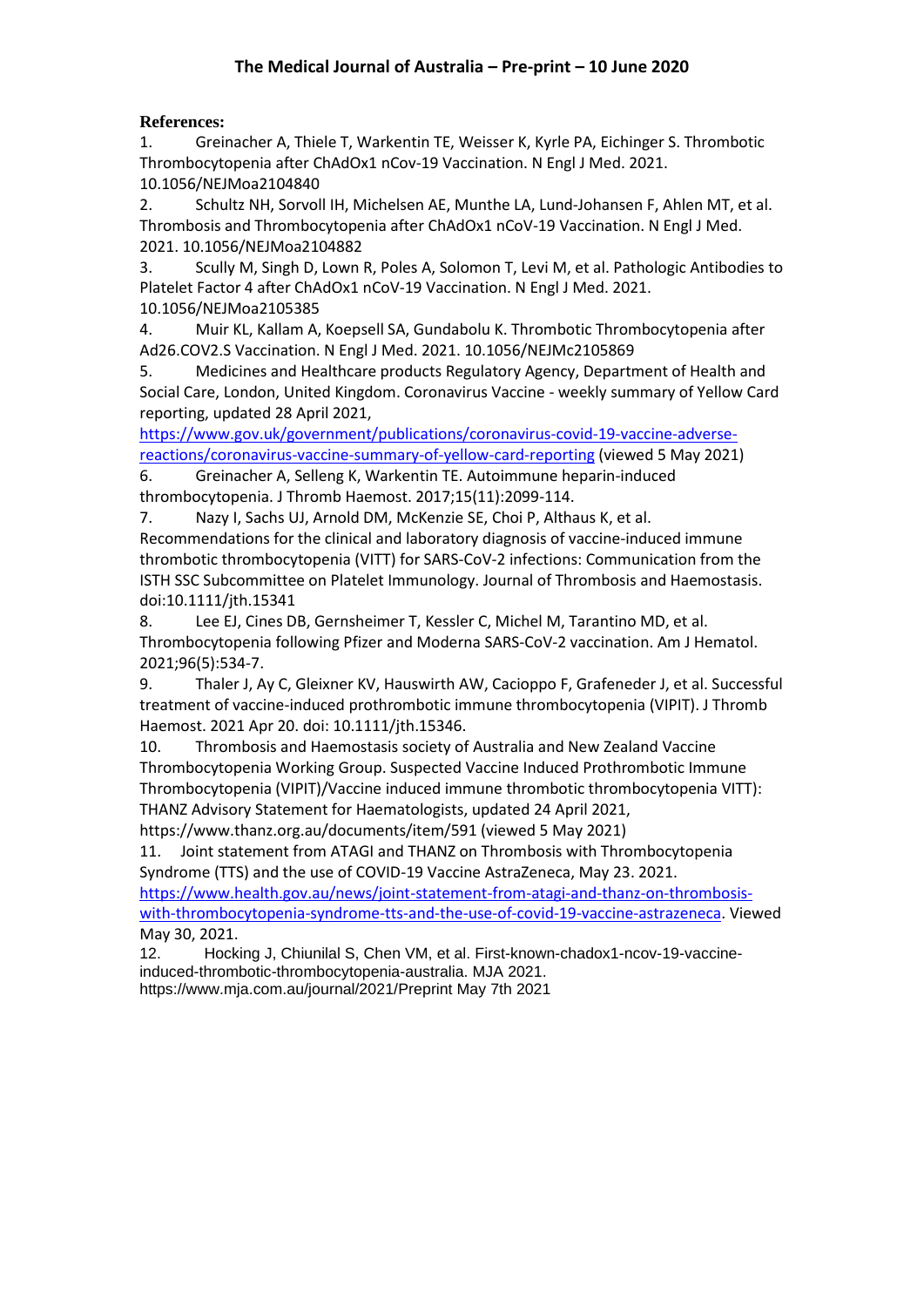## **Box 1: THANZ Diagnostic criteria for VITT:**

- 1. Exposure to ChAdOx1 nCov-19, AstraZeneca) within 4-30 days of symptom onset
- 2. Thrombocytopenia or falling platelet count AND elevated D-Dimer (>5 times upper limit normal) or reduced fibrinogen
- 3. Thrombosis: Any deep vein thrombosis, pulmonary embolism, or arterial thrombosis. Thrombosis in uncommon sites such as CVST and splanchnic vein thrombosis are strongly suggestive..
- 4. Antibodies detected against PF4/polyanion and/or
- 5. Functional assay indicating patient derived plasma/serum induction of prothrombotic phenotype in healthy donor platelets.

\* Further details available at: https://www.thanz.org.au/documents/item/591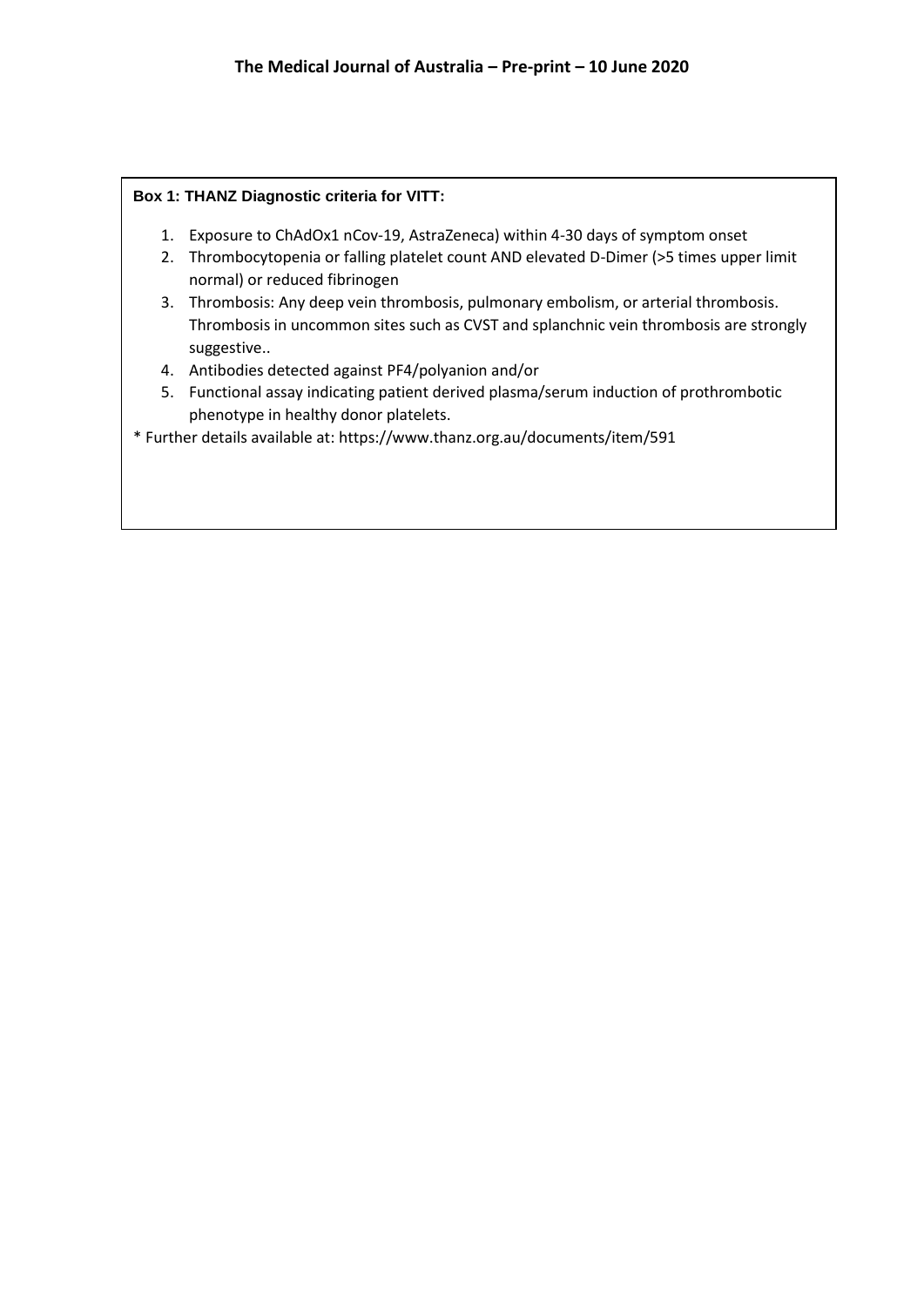### **Box 2: Case Vignettes:**

### Case 1:

44 year old male presented day 8 post ChAdOx1 nCov-19 with fevers, fatigue, head "fogginess" with abdominal discomfort. The platelet count was 70 x10<sup>9</sup>/L (reduction to 17 x10<sup>9</sup>/L within 12 hours), D-dimer 114 mg/L (ULN, 0.5 mg/L) and normal fibrinogen. Radiology demonstrated portal splenic and mesenteric thrombosis. Patient was treated as PROBABLE VITT. Treatment was immediately initiated with IVIg and anticoagulation with fondaparinux. Anticoagulation changed to bivalirudin when surgery was required. Confirmatory investigations supported a diagnosis of VITT with a positive ELISA immunoassay and serum/plasma induced platelet activation on functional assay testing (12). VITT confirmed.

## Case 2:

46 year old woman with a history of quiescent SLE presents day 4 post ChAdOx1 nCov-19 (AZ) with investigations consistent with proximal DVT and bilateral pulmonary emboli without evidence of right heart strain. The platelet count was 97 x10<sup>9</sup>/L and D-dimer 1.35 mg/L (ULN, 0.25 mg/L), fibrinogen was normal. Patient was treated as PROBABLE VITT, immediately anticoagulated with fondaparinux and received one dose of IVIg 1mg/kg. Platelet count was stable during hospitalisation. Confirmatory investigations returned a negative ELISA, negative functional assays and a positive lupus anticoagulant. Patient was deemed to have VTE secondary to anti-phospholipid syndrome, not VITT, and was changed to standard low molecular weight heparin (LMWH) anticoagulation. VITT not supported.

### Case 3:

60 year old male smoker presented day 15 post ChAdOx1 nCov-19 (AZ) with chest pain, dyspnoea and found to have bilateral pulmonary emboli without haemodynamic compromise or right heart strain. The platelet count was 228 x10<sup>9</sup> /L and D-dimer 0.6 mg/L (ULN, 0.5 mg/L), fibrinogen was normal at 3.0g/Lwith known baseline platelet count of 235 x 10<sup>9</sup>/L. Patient was treated as MUCH LESS LIKELY to be VITT (normal platelet count), commenced apixaban at standard dosing. Repeat platelet count 3 days later was stable and confirmatory testing for VITT did not proceed. VITT not supported.

### Case 4:

50 year old female presents day 4 post ChAdOx1 nCov-19 (AZ) with extensive petechiae and oral mucosal wet purpura. No symptoms of thrombosis are present on system review. Patient had no previous history of ITP or autoimmune disease. The platelet count was 3x10<sup>9</sup>/L and D-dimer 1.25 mg/L (ULN, 0.25 mg/L), fibrinogen was normal at 2.2 g/L. Patient was treated as LESS likely VITT. Patient was diagnosed with ITP, likely vaccine associated and commenced IVIg 2g/kg divided over 2 days with dexamethasone 40mg daily x 4. Platelet count improved to 50x10<sup>9</sup> /L day 2. Non-urgent VITT testing supported a diagnosis of NOT VITT with negative ELISA result. VITT not supported.

## Case 5:

82 year old male with prostate cancer presents day 17 post ChAdOx1 nCov-19 (AZ) with dyspnoea, with background of inflammatory bowel disease was found to have sub-massive pulmonary emboli. Platelet count was 198 x 10<sup>9</sup> /L, D-Dimer was 9.8,mg/L (ULN 0.25mg/L) and fibrinogen was normal. And 2.8g/L. Patient was treated as LESS LIKELY to be VITT (normal platelet count, markedly raised D-Dimer), commenced therapeutic fondaparinux. Confirmatory investigations did not support a diagnosis of VITT with a negative ELISA immunoassay and patient did not progress to functional testing. Patient was changed to LMWH then discharged on DOAC when stable. VITT not supported.

\*\* Case 1 reflects a published case (Hocking J, et al. The first known ChAdOx1 nCoV-19 vaccine-induced thrombotic thrombocytopenia in Australia. Med J Aust 2021; https://www.mja.com.au/journal/2021/first-knownchadox1-ncov-19-vaccine-induced-thrombotic-thrombocytopenia-australia [Preprint, 7 May 2021]). Other vignettes do not refer to specific individuals.

Abbreviations: VITT (vaccine induced thrombocytopenia and thrombosis); ULN (Upper limit of normal); LMWH (low molecular weight heparin); DOAC (direct oral anticoagulant).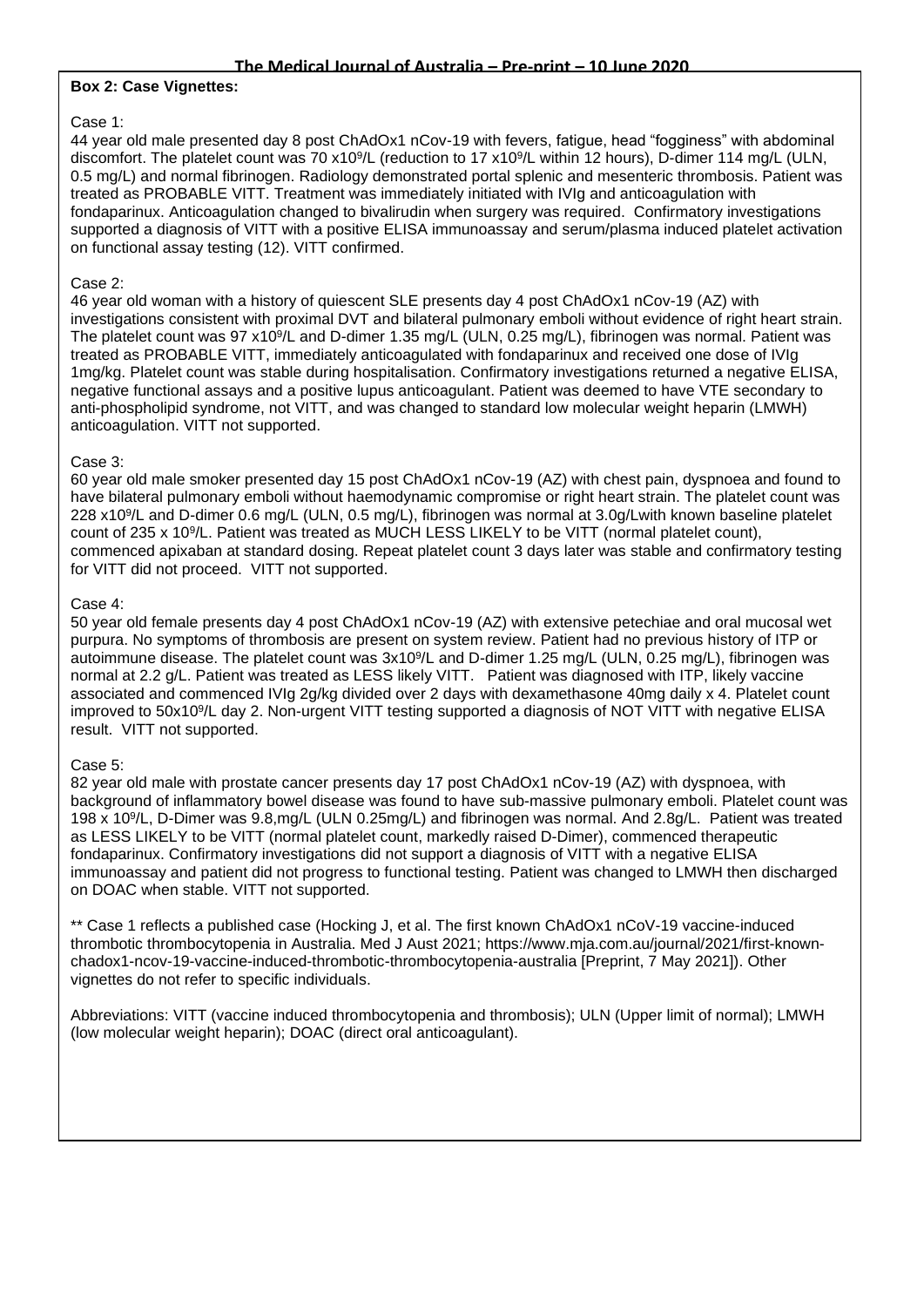### **Box 3: Key points**

- Patients who present with symptoms suggestive of thrombosis from days 4 to 30 after ChAdOx1 nCov-19 (AstraZeneca) vaccination need urgent blood tests looking for thrombocytopenia, markedly elevated D-dimers, and hypofibrinogenemia.
- Radiological investigation should be expedited to look for thrombosis.
- When the diagnosis of VITT is *probable*, treatment should be initiated urgently with IVIg, and non-heparin anticoagulation.
- Platelet transfusions should be avoided.
- VITT is a distinct syndrome that is separate to HIT. Standard HIT diagnostic pathways are NOT appropriate for the diagnostic work-up and specific VITT tests are required. For all suspected cases, samples (4 citrate and 4 serum) are to be collected **prior** to treatment. <https://www.thanz.org.au/documents/item/579>
- Readers are strongly encouraged to access the latest updated guidelines available online (link)[. https://www.thanz.org.au/documents/item/591](https://www.thanz.org.au/documents/item/591)